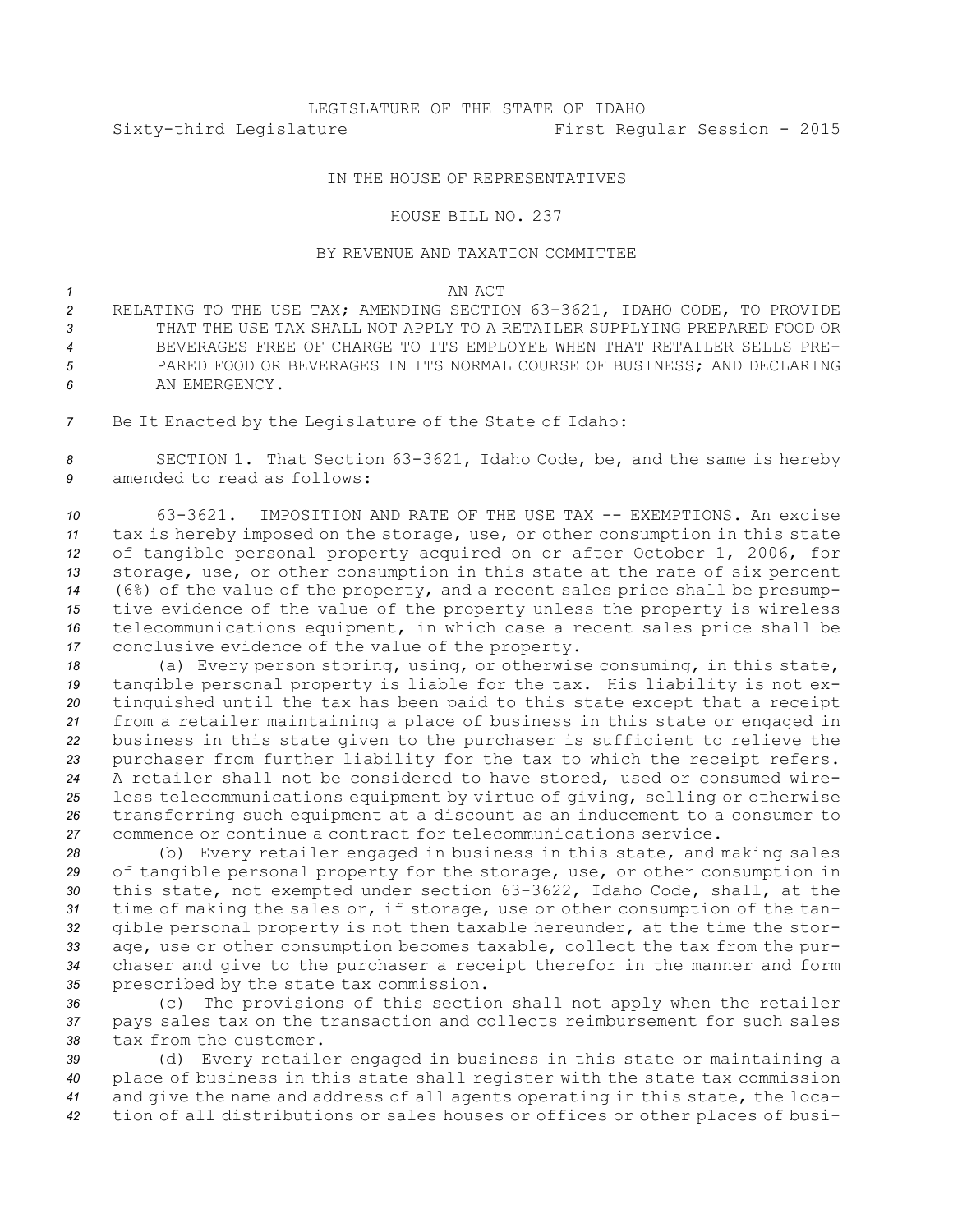*<sup>1</sup>* ness in this state, and such other information as the state tax commission *<sup>2</sup>* may require.

 (e) For the purpose of the proper administration of this act and to pre- vent evasion of the use tax and the duty to collect the use tax, it shall be presumed that tangible personal property sold by any person for delivery in this state is sold for storage, use, or other consumption in this state. The burden of proving the sale is tax exempt is upon the person who makes the sale unless he obtains from the purchaser <sup>a</sup> resale certificate to the ef- fect that the property is purchased for resale or rental. It shall be pre- sumed that sales made to <sup>a</sup> person who has completed <sup>a</sup> resale certificate for the seller's records are not taxable and the seller need not collect sales or use taxes unless the tangible personal property purchased is taxable to the purchaser as <sup>a</sup> matter of law in the particular instance claimed on the resale certificate.

 <sup>A</sup> seller may accept <sup>a</sup> resale certificate from <sup>a</sup> purchaser prior to the time of sale, at the time of sale, or at any reasonable time after the sale when necessary to establish the privilege of the exemption. The resale cer- tificate relieves the person selling the property from the burden of proof only if taken from <sup>a</sup> person who is engaged in the business of selling or rent- ing tangible personal property and who holds the permit provided for by sec- tion 63-3620, Idaho Code, or who is <sup>a</sup> retailer not engaged in business in this state, and who, at the time of purchasing the tangible personal prop- erty, intends to sell or rent it in the regular course of business or is un- able to ascertain at the time of purchase whether the property will be sold or will be used for some other purpose. Other than as provided elsewhere in this section, when <sup>a</sup> resale certificate, properly executed, is presented to the seller, the seller has no duty or obligation to collect sales or use taxes in regard to any sales transaction so documented regardless of whether the pur- chaser properly or improperly claimed an exemption. <sup>A</sup> seller so relieved of the obligation to collect tax is also relieved of any liability to the pur- chaser for failure to collect tax or for making any report or disclosure of information required or permitted under this chapter.

 The resale certificate shall bear the name and address of the purchaser, shall be signed by the purchaser or his agent, shall indicate the number of the permit issued to the purchaser, or that the purchaser is an out-of-state retailer, and shall indicate the general character of the tangible personal property sold by the purchaser in the regular course of business. The cer- tificate shall be substantially in such form as the state tax commission may prescribe.

 (f) If <sup>a</sup> purchaser who gives <sup>a</sup> resale certificate makes any storage or use of the property other than retention, demonstration or display while holding it for sale in the regular course of business, the storage or use is taxable as of the time the property is first so stored or used.

*<sup>44</sup>* (g) Any person violating any provision of this section is guilty of <sup>a</sup> *<sup>45</sup>* misdemeanor and punishable by <sup>a</sup> fine not in excess of one hundred dollars *<sup>46</sup>* (\$100), and each violation shall constitute <sup>a</sup> separate offense.

*<sup>47</sup>* (h) It shall be presumed that tangible personal property shipped or *<sup>48</sup>* brought to this state by the purchaser was purchased from <sup>a</sup> retailer, for *<sup>49</sup>* storage, use or other consumption in this state.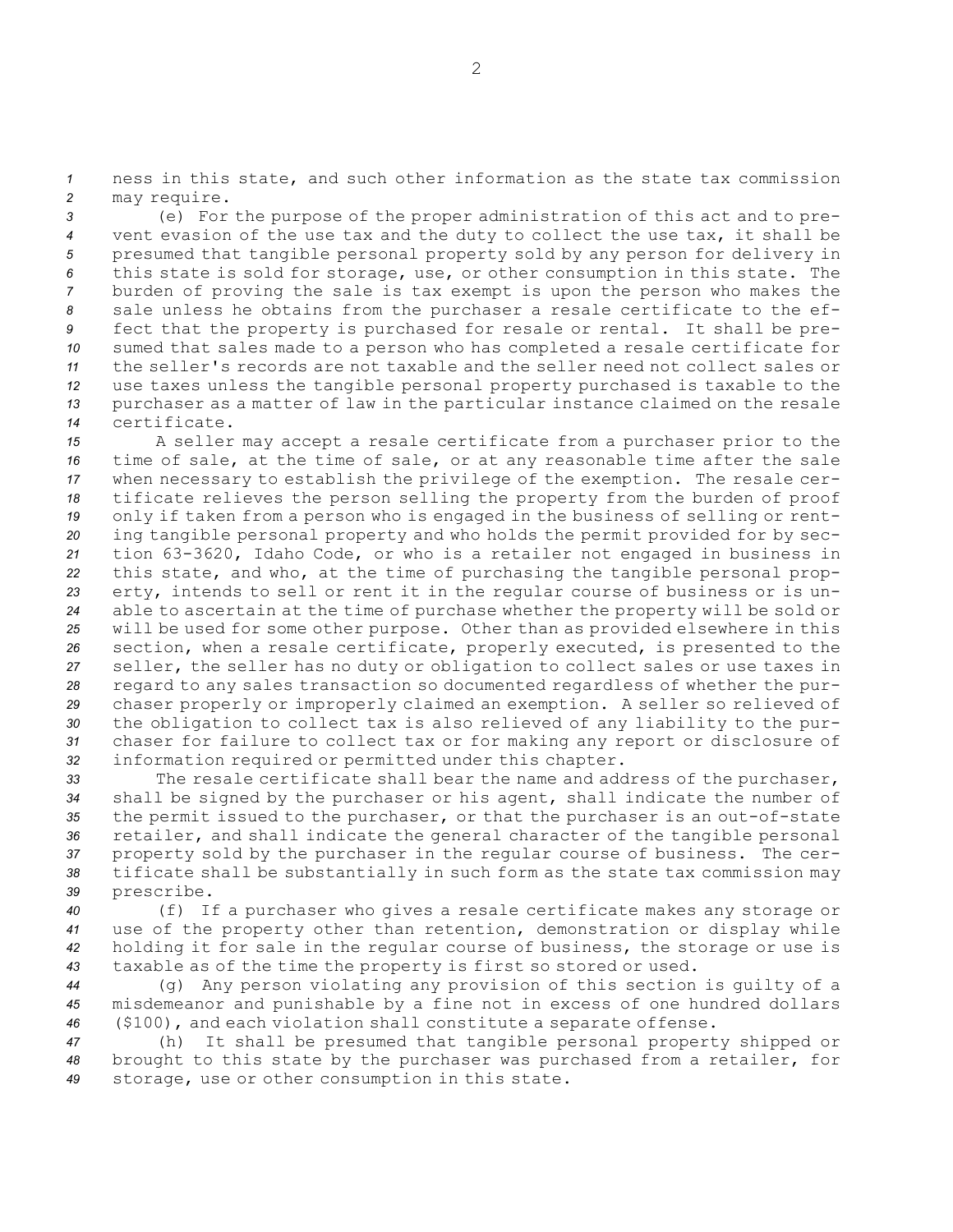(i) It shall be presumed that tangible personal property delivered out- side this state to <sup>a</sup> purchaser known by the retailer to be <sup>a</sup> resident of this state was purchased from <sup>a</sup> retailer for storage, use, or other consumption in this state. This presumption may be controverted by evidence satisfactory to the state tax commission that the property was not purchased for storage, use, or other consumption in this state.

 (j) When the tangible personal property subject to use tax has been sub- jected to <sup>a</sup> general retail sales or use tax by another state of the United States in an amount equal to or greater than the amount of the Idaho tax, and evidence can be given of such payment, the property will not be subject to Idaho use tax. If the amount paid the other state was less, the property will be subject to use tax to the extent that the Idaho tax exceeds the tax paid to the other state. For the purposes of this subsection, <sup>a</sup> registration cer- tificate or title issued by another state or subdivision thereof for <sup>a</sup> vehi- cle or trailer or <sup>a</sup> vessel as defined in section 67-7003, Idaho Code, shall be sufficient evidence of payment of <sup>a</sup> general retail sales or use tax.

 (k) The use tax herein imposed shall not apply to the use by <sup>a</sup> nonres- ident of this state of <sup>a</sup> motor vehicle which is registered or licensed un- der the laws of the state of his residence and is not used in this state more than <sup>a</sup> cumulative period of time totaling ninety (90) days in any consecutive twelve (12) months, and which is not required to be registered or licensed under the laws of this state. The use tax herein shall also not apply to any use of <sup>a</sup> motor vehicle which is registered or licensed under the laws of the state of residence of <sup>a</sup> nonresident student while such nonresident student is enrolled as <sup>a</sup> full-time student in an institution of postsecondary educa- tion that is both physically located in Idaho and recognized as accredited by the state board of education.

 (l) The use tax herein imposed shall not apply to the use of household goods, personal effects and personally owned vehicles or personally owned aircraft by <sup>a</sup> resident of this state if such articles were acquired by such person in another state while <sup>a</sup> resident of that state and primarily for use outside this state and if such use was actual and substantial, but if an arti- cle was acquired less than three (3) months prior to the time he entered this state, it will be presumed that the article was acquired for use in this state and that its use outside this state was not actual and substantial. The use tax herein imposed shall not apply to the use of household goods, personal effects and personally owned vehicles or personally owned aircraft by ac- tive duty military personnel temporarily assigned in this state and spouses who accompany them if such articles were acquired prior to receipt of orders to transfer to Idaho or three (3) months prior to moving to Idaho, whichever time period is shorter. For purposes of this subsection, "resident" shall be as defined in section 63-3013 or 63-3013A, Idaho Code.

 (m) The use tax herein imposed shall not apply to the storage, use or other consumption of tangible personal property which is or will be incor- porated into real property and which has been donated to and has become the property of:

*<sup>47</sup>* (1) <sup>A</sup> nonprofit organization as defined in section 63-3622O, Idaho *48* Code; or

*49* (2) The state of Idaho; or

*<sup>50</sup>* (3) Any political subdivision of the state.

3